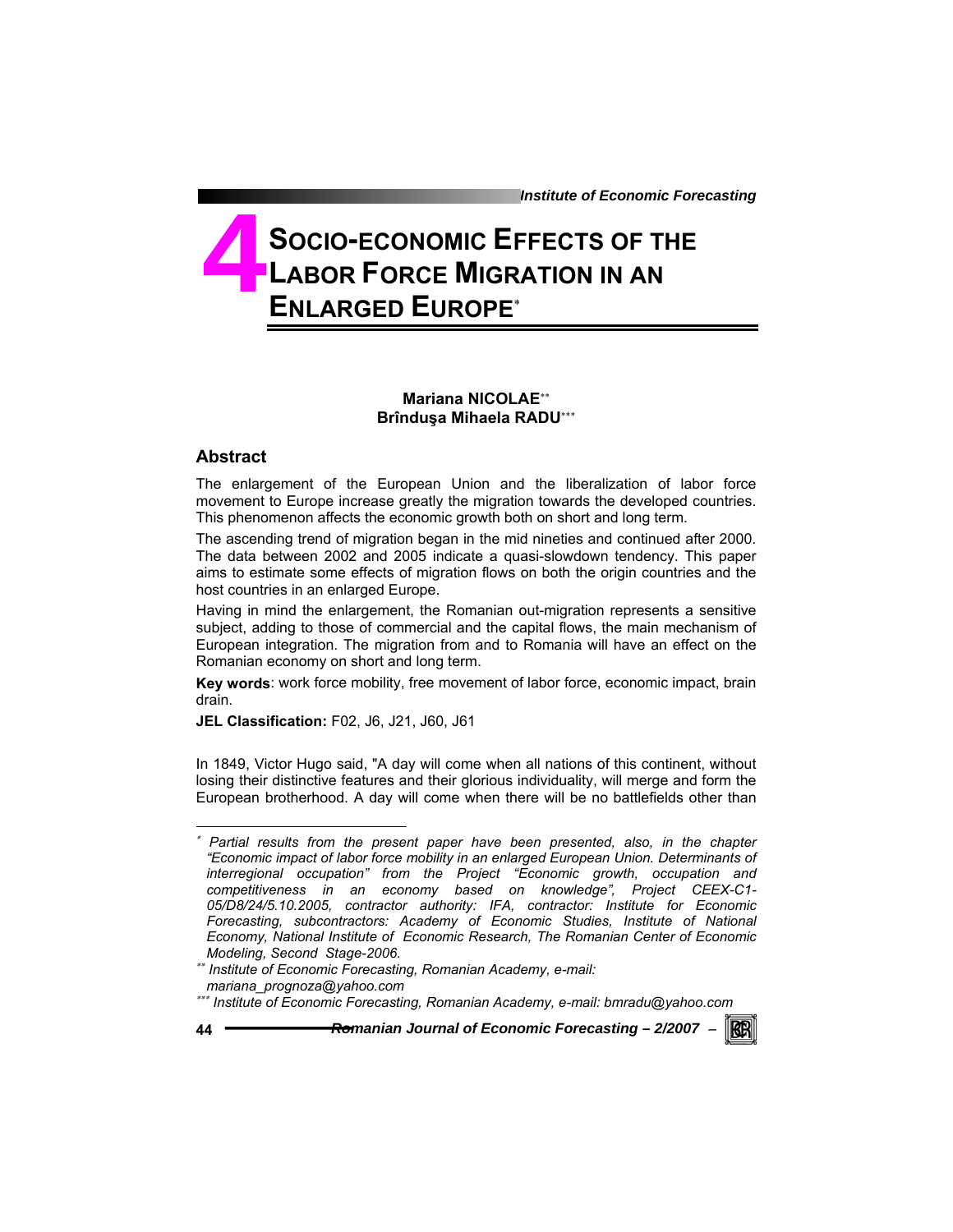the spiritual ones. A day will come when bullets and bombs will be replaced with votes." It took over a century for these utopic predictions to become reality.

The enlargement of the Europe Union up to 25 members - the historical step taken on May  $1<sup>st</sup>$ , 2004, - made a final reconciliation between history and geography, as suggested by a politician from a member state. Between 2007 and 2015, the EU should experience new enlargements, first with Romania and Bulgaria, already achieved on January 1<sup>st</sup>, 2007, followed by Turkey and Croatia, after some criteria will be fulfilled.

A large EU belongs to a world in constant and quick-change process, which requires a new stability. Europe is affected by events in other continents, whether that it is the religious extremism from the Islamic world, the diseases in Africa, the totalitarian tendencies in Latin America, the increase in population in Asia or the global tendencies of industrial and professional reorientation. In this situation, Europe must focus not only on a self-development, but also must be a part of the globalization process. Although some remarkable results were obtained in commercial policies, EU has a long way to make before one can say it is "only one voice" or it is a powerful actor in world politics.

EU enlargement and, at the same time, free movement of labor force lead to a substantial increase in the migration flows. This phenomenon has an effect on economic growth on long and short term.

After the fall of the communist regimes it was easy to notice a fast growth of labour flows from Central Europe and from the East to West, especially for of economic reasons. The new conditions had permitted the workforce mobility to areas with high wages and small unemployment.

Through the Amsterdam Treaty (1999), a political solution emerged to continue the progress in the free movement area, including The Schengen Agreement in the EU Treaty.

In "On a Community Immigration Policy" published by the European Commission in November 2000, one clearly identifies the pressure towards the changes which impose the revision of immigration policies.

In this context, in the specialized literature (Bauer and Zimmerman (1999), Borjas (1999b), Boeri and Brucker (2000), Fidrmuc (2002), Fidrmuc and Huber (2002), Drinkwater (2002), Kallai (2003), Hazans (2003), Huber (2003)), a series of questions were revealed:

- How is the mobility in the countries that joined EU15 and what kind of geographic expansion can have the mobility based on economic interest? ;
- What groups of population had the most increased mobility in the past? ;
- How large may the flows be in East to West after joining the EU; which is the composition of this migration flows from the professional point of view?;
- What will be the effects of the post-accession migration upon the labor market in the EU countries? After the new countries joined EU15, has the danger of unemployment in the EU15 increased? Will the danger of "brain drain" increase or will a labor crisis appear the new members?

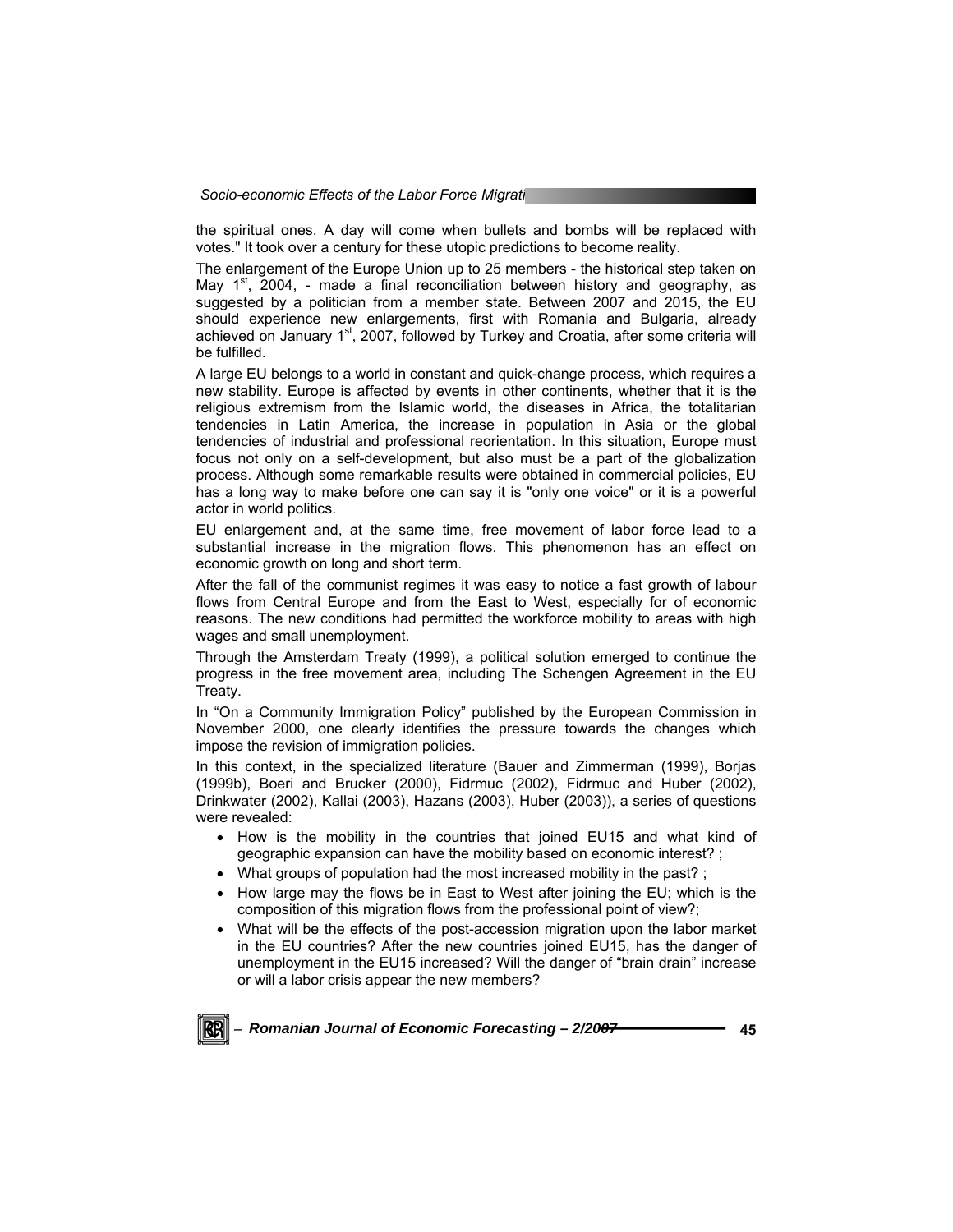#### *Institute of Economic Forecasting*

More than a decade ago, Layard and others (1992) predicted that minimum 3% of Central and Eastern countries population will emigrate in the next 15 years after the enlargement. In 1999, Bauer and Zimmerman said that, on long term, the migration rate would be 2-3% of the population of the new members. The expectations of Boeri and Brucker, in 2000, over the dimension of post-enlargement migration flows showed a number of 335000 people per year in the first stages of enlargement, dropping to 150000 in 2010. This will lead to an increase in the number of residents from Central and Eastern countries in EU15, from 850000 in 1998 to 2.9 mill. around the year 2010, to 3.7 mill. around 2020 and to 3.9 in approximately 30 years after the introduction of free movement. These values show that on long term, approximately 3% of the Central and Eastern countries' population will migrate. Each one of these scenarios shows that migration can have a major impact on the labor force markets in the newly joined countries but also on the EU15.

#### *The evolution of migration flows in Central and Eastern Europe*

The fall of communist regimes generated a growth in the migration flows from the Central and Eastern countries to the Western countries, for economic reasons.

An important characteristic of the Central and Eastern countries' migration is the repatriation of ethnic minorities. The most important ethnic move was that of Germans from Poland, Hungary and of those from former Soviet areas to Germany.

The ethnic conflicts from various regions continued to be the source of migration today and in the near future. At the moment, most of the Central and Eastern countries are considered stable and for that reason the asylum requests from these countries were rejected, which meant a decrease in the people migrating towards Western Europe, but determined an increase in the temporary migrations.

The Central and Eastern countries modified their national codes in order to allow the former citizens to return to their native country. The research shows that this type of migration takes place at a regional level. The migration flows from Hungary, Kazakhstan, and Siberia to Poland; from the Baltic States to Russia; from Russia and Estonia to Finland, can be described as "ethnic return".

For a progressive development of an EU policy in the economic migration area, collaboration was started between the EU organizations, member states, candidate countries, and the civil society in order to ensure finding optimal solutions to administrate the migration flows that take place at the EU level. As a result of the debates and conclusions of the European Council of June 2003, the European Commission adopted, in January 2005, the Green Book regarding the administration of economic migration to EU. With this document, a first step was made towards a single legal framework at EU level in this area, starting with two new European constructions:

- i) The Union will develop a common immigration policy, having in mind the purpose of an efficient management of migration flows at every level.
- ii) Defining a common immigration policy must not affect the right of the countries to determine the volume of entries on labor market of citizens from a third country.

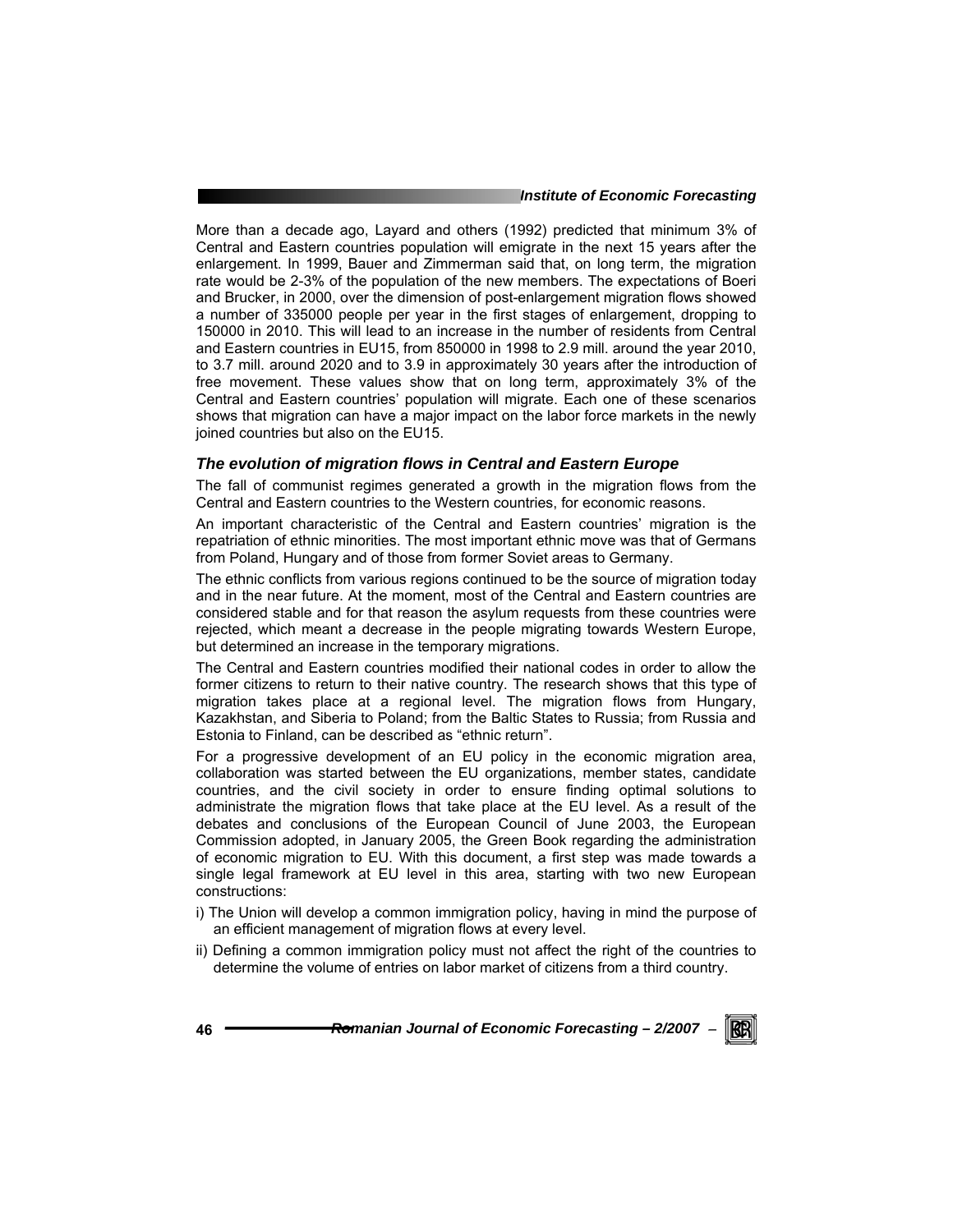In a first stage they identified the causes that impose a quicker approval and a change in the policies promoted in this field of activity, among which we find:

- a) The impact of demographic decline and population ageing all over the economy;
- b) The important demand for labor force in EU (satisfying the national economy needs) and the impact of immigration upon the entrepreneur;
- c) The creation of a legal framework for this phenomenon;
- d) The necessity of a legal base for all the rights and obligations of all the people working abroad;
- e) Ensuring the best practices to manage the economic migration;
- f) The achievement of the necessary framework to implement the Lisbon strategy.

The next stage was the counting of the main principles regarding the administration of economic migration, in connection with:

- a) The adoption of a legislation that settles some common definitions, criteria and procedures, letting the member states satisfy the specific needs of their markets instead of quickly formulating set of common rules to allow migrants with some jobs and skills, in order to avoid the competition between the member states in connection to recruiting some working categories;
- b) The employment of workers from other countries based upon the evidence that the vacant job was not taken by any worker from the internal workforce market as against the employment upon quick procedure (the green card) in the case of workers with high levels of qualifications from a certain area or field where there is already workforce shortage;
- c) Choosing the national labor force market instead of EU labor force market;
- d) Systems of admission based on existing vacant workplace against flexible systems (green card) which allows to fill the demand on the national market on medium and long term – economic demands, the existences of a specific job – and also the existence of a single selection system at the EU level (organizing some work fairs based on EURES services);
- e) Procedures of hiring on its own, promoting some sectors of activities or establishing some access conditions;
- f) Solving the request for work and living permits with one nation-wide application which allows combining the residency and work permit against the possibility of handing one request for work permit and residency in concordance with national rules;
- g) Clarifying the legal situation of every migrating worker, ensuring the equality of treatment between them and the EU citizens right before obtaining the right to long staying;
- h) Administrating the migration phenomenon on integration segment or returning to the origin country by cooperation between the departure and destination country of migrating workers and also the cooperation with third countries in order to ease the legal migration.

Regarding the free movement of workforce, the EU requested all candidate countries, including Romania, a transition period of 2-7 years, after entering the union, offering in exchange: *the member states will continue to apply the national measure for a 2 year period after the accession joining regarding the right to work of citizens from the new* 

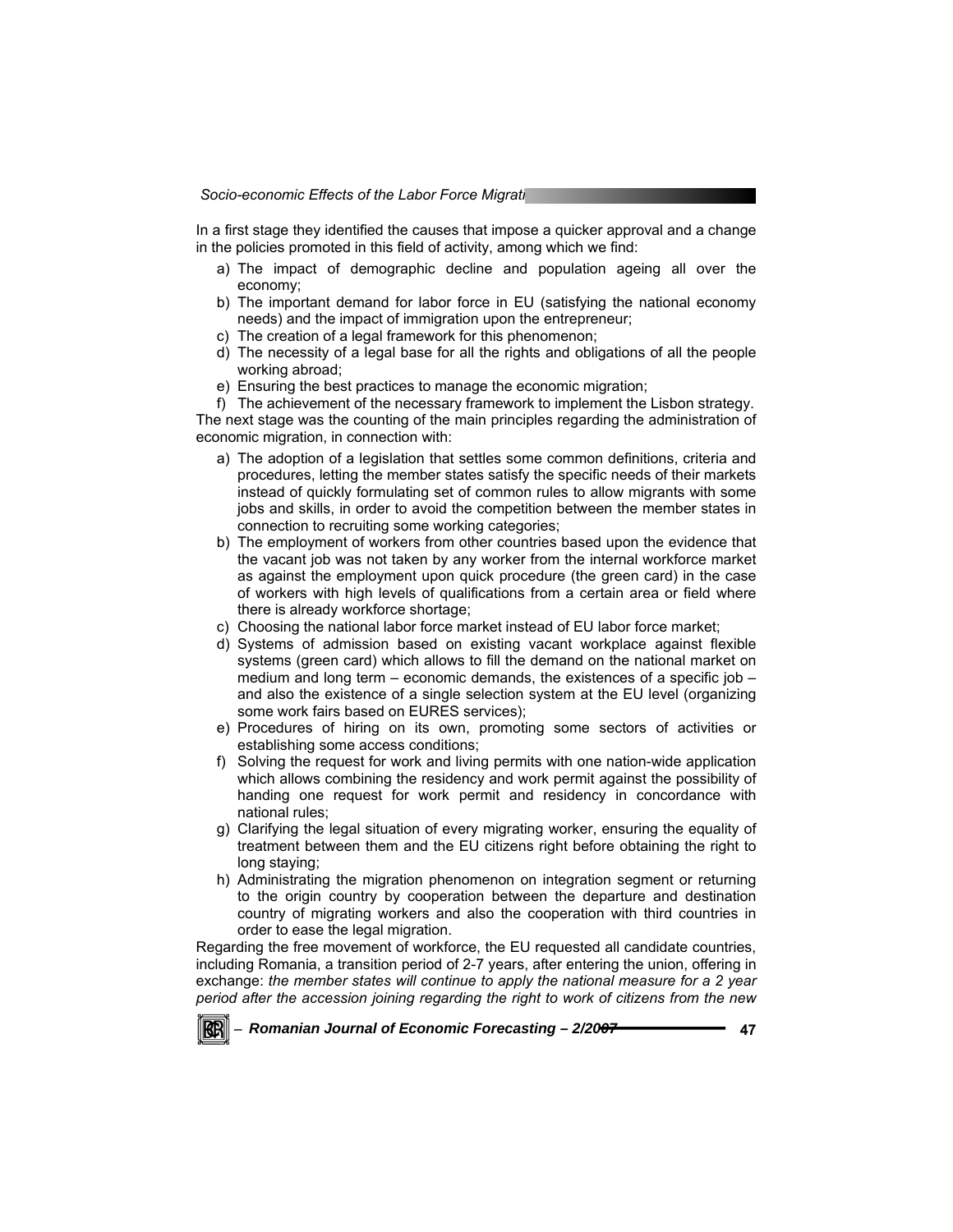*member state.* This period of time can be extended by another 3 years – depending on a previous evaluation – and by another 2 years in case of severe deviations on the local market of the new member.

The EU political-social agenda bears in mind more favorable conditions for migrating workers, the European Commission talking about modifying the actual *transition periods* settled by the UE15 for the new members.

The 1<sup>st</sup> of May, 2004, the moment when 10 new members from Central and Eastern Europe joined the EU, generated fears among the EU15 countries, which saw a threat in a workforce exodus from these new countries. As a result, the member states announced restrictions on workforce migration from the new member states.

Since the EU enlargement, a rise was registered in connection with the numbers of *workers* from new countries to the EU 15 member states. Although, despite this rise, the relative impact, measured through the number of work permit issued as compared to the population able to work from host countries is quite limited. In the first quarter of 2005, the average population able to work from the new member states in EU15 was low, only 0.1% in France and the Netherlands, 1.4% in Austria and 2% in Ireland.

For Austria, Germany, the Netherlands, Italy, France the statistics show the fact that a significant percentage of work permit is given for short periods of time (6 month  $-1$ year).

The restrictive measures lead to reaction from the new member states, which see their one fundamental right affected, one that came by joining the union. The new member states wished a complete and immediate opening of movement of workforce in the EU, but a step by step mechanism was established. The member states tried to establish a bilateral relation in order to obtain an advantage over this mechanism.

**Romania** is interested in continuing the bilateral agreements regarding the movement of workforce. Imposing a transition period to the new member states could be an extra barrier for the EU investors who desire to come to Romania. The EU enlargement will probably lead, at least in the first years after the accession to an increase in the active population, who will be looking for a workplace in more developed countries. It is expected that the EU member status would produce a migration flow from undeveloped countries to our country and not only. The experience of all the countries that joined the EU in 2004 showed that there were high values of migrating workers from Eastern Europe. It is possible to increase the interest of foreign investors in Romania, which will determine many opportunities on the workforce market, having as a result a low unemployment.

#### *Socio-political impact of migration*

Mobility/people movement and, especially workforce movement, can influence in a different way the quality of human capital of the origin country/region, but also of the destination country.

Measuring the socio-political impact of migration in the country of origin and that of host country is a complex process which implies knowing both the costs and benefits at individual level, local, national and international level of migration and the analyzing the world conjuncture in which this process takes place.

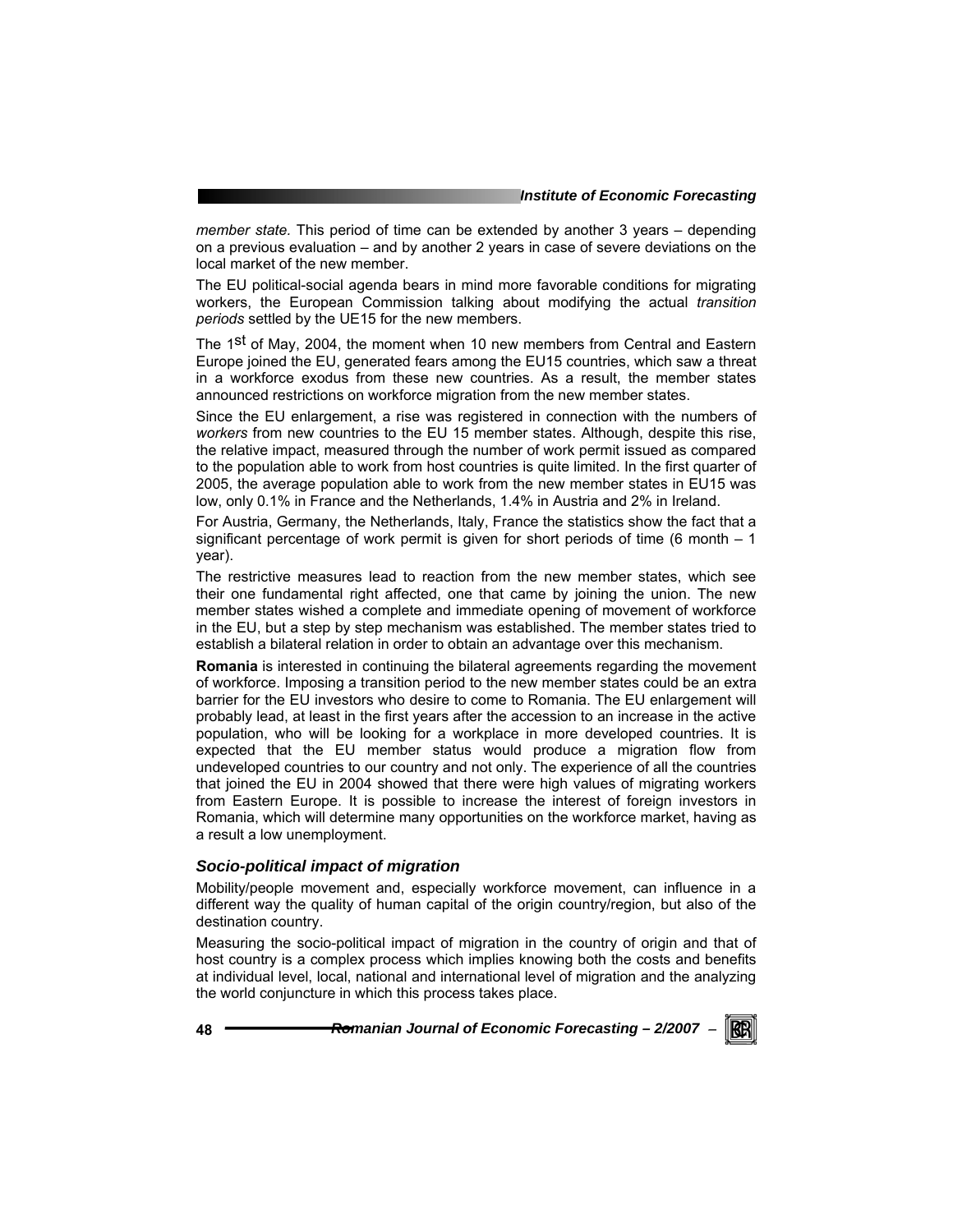For the origin country, "*the negative effect of migration/movement"* has different dimensions and structures according to age, gender, professional level:

i) losing the investments made in education and training for migration and emigration;

ii) losing the state contribution represented by taxes that these categories must pay;

iii) a decrease in the highly trained personnel and, as a result, the increase in the medium and low trained personal, which is not leading to a strong base for a country's growth.

Regarding the *"positive effects*" of migration on the origin country, these could be:

- i) reducing the unemployment rate and a decrease in pressure on workforce market and social spending from the budget;
- ii) money transfers of migrants. These became an external source for financing the budget – it is known the fact that money transfer or goods of migrations shipped through various ways into origin countries can have various implications over the evolution of the host country. Many studies show that the money transfers are used in the origin country for households spending, for construction of new houses and for consumption. These transfers have an impact both on a micro and macroeconomic level, affecting the macroeconomic management, workforce involvement, education and health, income distribution, etc.
- iii) keeping the link between diaspora and the origin country. Communities outside the origin country can represent an important source and a facilitating factor for research and innovation, for technology transfer and growth. To involve the diasporas in the economic growth of origin countries can be done by some agreements in order to allow technology transfer and new knowledge and knowhow between firms owned or managed by the diaspora in the host countries and firms from the origin countries, by direct investments, the creation of scientific or professional receipt to transmit the new results of researches from the host countries to the origin countries, mainly through a definitive return of workers in the origin countries, etc.

The movement between the new member states and EU15 can have positive effects over the workforce market using a replacement with workforce from other areas. Can be created new workplaces, for instance, in construction, in cleaning services sector, in catering, which otherwise might be left vacant. Highly trained workers form the new member states can contribute to produce business and economic growth on long term, trough the accumulation of human capital.

On the member states there is statistical information available and significant for the main indicator - employment rate. This shows that the citizens of the new member states tend to have the same employment rate as the citizens of the respective country. Sometimes, these are higher than those of the respective country citizens (in Ireland, the citizens from EU10 have higher employment rate than the locals). Thus, we can say that the citizens of the new member states made an important contribution in every member state in improving the performance or workforce market, at sustained economic growth and the structure of public finances.

After the EU enlargement, the employment rate from new member states of the EU15 grew, in certain cases, even substantially, a fact explained by:

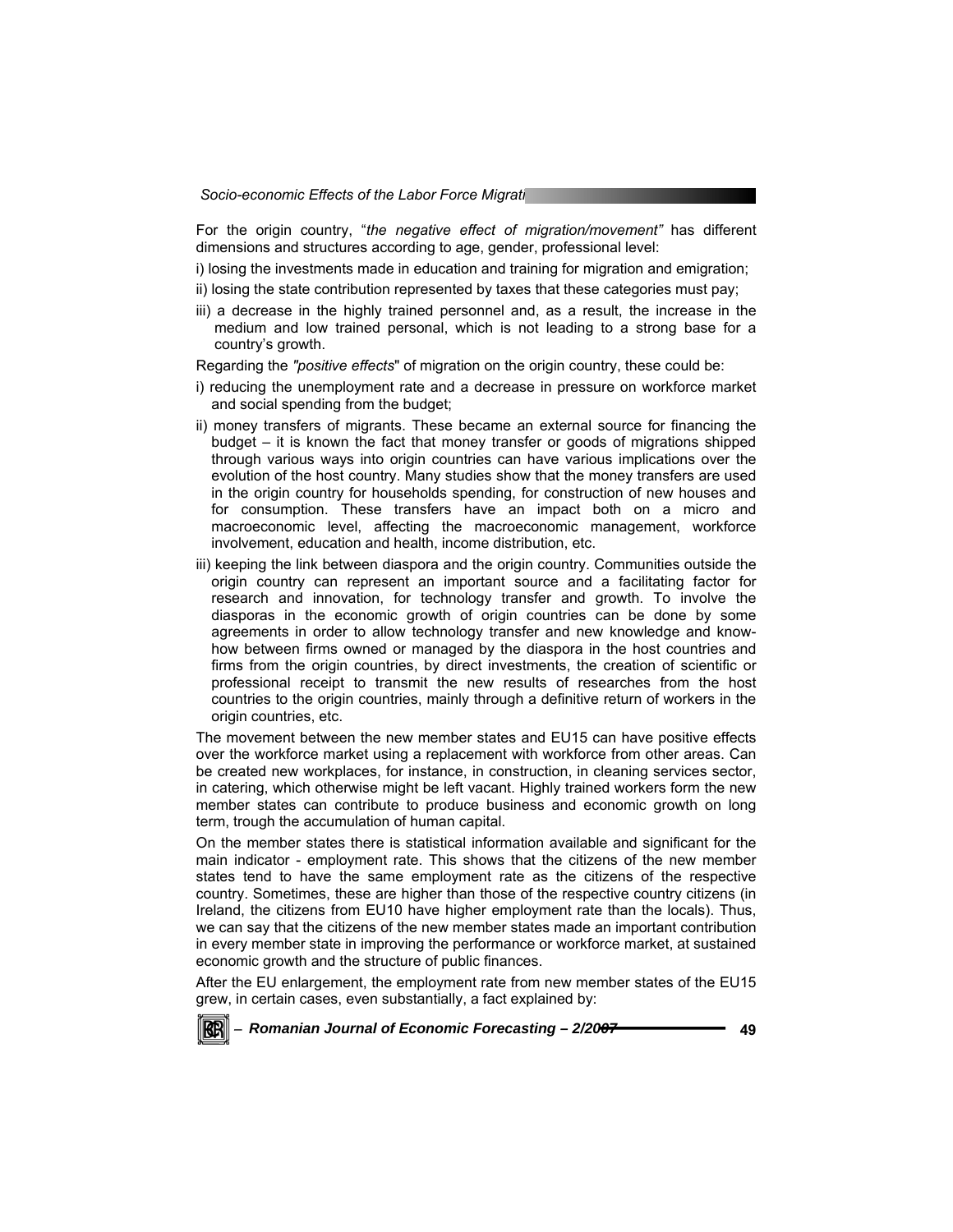- i) The EU enlargement contributed to bringing to surface a part of the black economy, made from not declared work of workers from new members. This means, also, that intensifying the movement of workforce from EU, because EU enlargement can be, in reality, smaller than the data shows.
- ii) After EU enlargement, a real improvement took place for the citizens of the new member states, because of the employers and their attitudes, more opportunities for a private business, a better information system and settlement.

For **Romania**, the evolution of different activities employment was conflicting, because a lot of labour resources were directed to sectors with little efficiency – agriculture and industry. The most important problems regarding the workforce structure in Romania as compared to the EU15 or EU25 are: i) The high but slightly decreasing employment of the population in agriculture starting in 2000 (31.6% in 2004, more than eight times the EU average); ii) The high but slightly decreasing employment of the population in services (approximately half of the employed in this sector in EU); iii) The decrease in the population employed in industry, but it is above the EU average, namely 18.1% iv) Weak movement of workforce form agriculture and industry towards the service sector.

In Romania there is a "*low workforce cost*", which influences the place of intensive activities in using this production factor (Figure 1). Low level of high tech of the Romanian economy leads to a low labour productivity for the new members, which affects some of the advantage of low wages.

**Figure 1** 

#### **The relative levels of workforce hourly costs**

(EU15=100, (%))



Source: *Eurostat, 2005.* 

The analysis of statistical data regarding the population migration in Romania shows a difficult situation. If at the beginning of 1990 the Romania's population amounted to 23

**50** *Romanian Journal of Economic Forecasting – 2/2007* <sup>−</sup>

KERI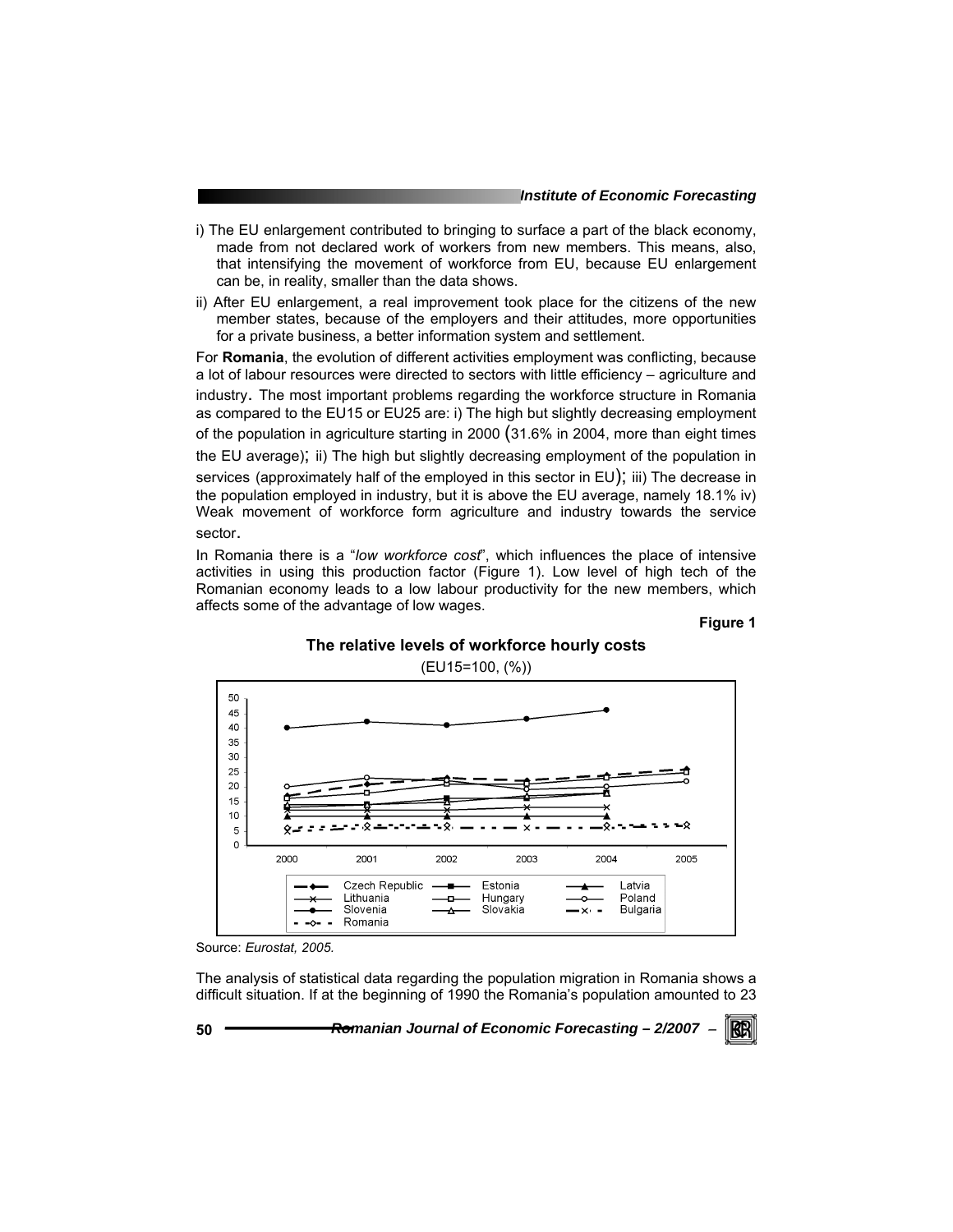mill. people, in the last 17 years the number dropped dramatically. The most recent statistical data show that the number of Romanians decreased to 21.62 mill. on July 1<sup>st</sup>, 2005. Between 2002 and 2005, according to the NIS (Statistical Yearbook of Romanian 2005 and Romania in Figures-2006), the Romanian population dropped by approximately 170944 persons.

After the burst of migration flow from the1990's, the number of emigrants dropped bit by bit until it became insignificant (6154 persons in 2002 – 6 time less than in 1991 – then the trend became ascendant once more, in 2004, 13082 persons (Figure 2)).

**Figure 2** 





**Figure 3** 



Source: *Romanian Statistical Yearbook, 1997-2005, Romania in Figures, 2006, (NIS)* 

KBI

Source: *Romanian Statistical Yearbook, 1997-2005, Romania in Figures, 2006, (NIS)*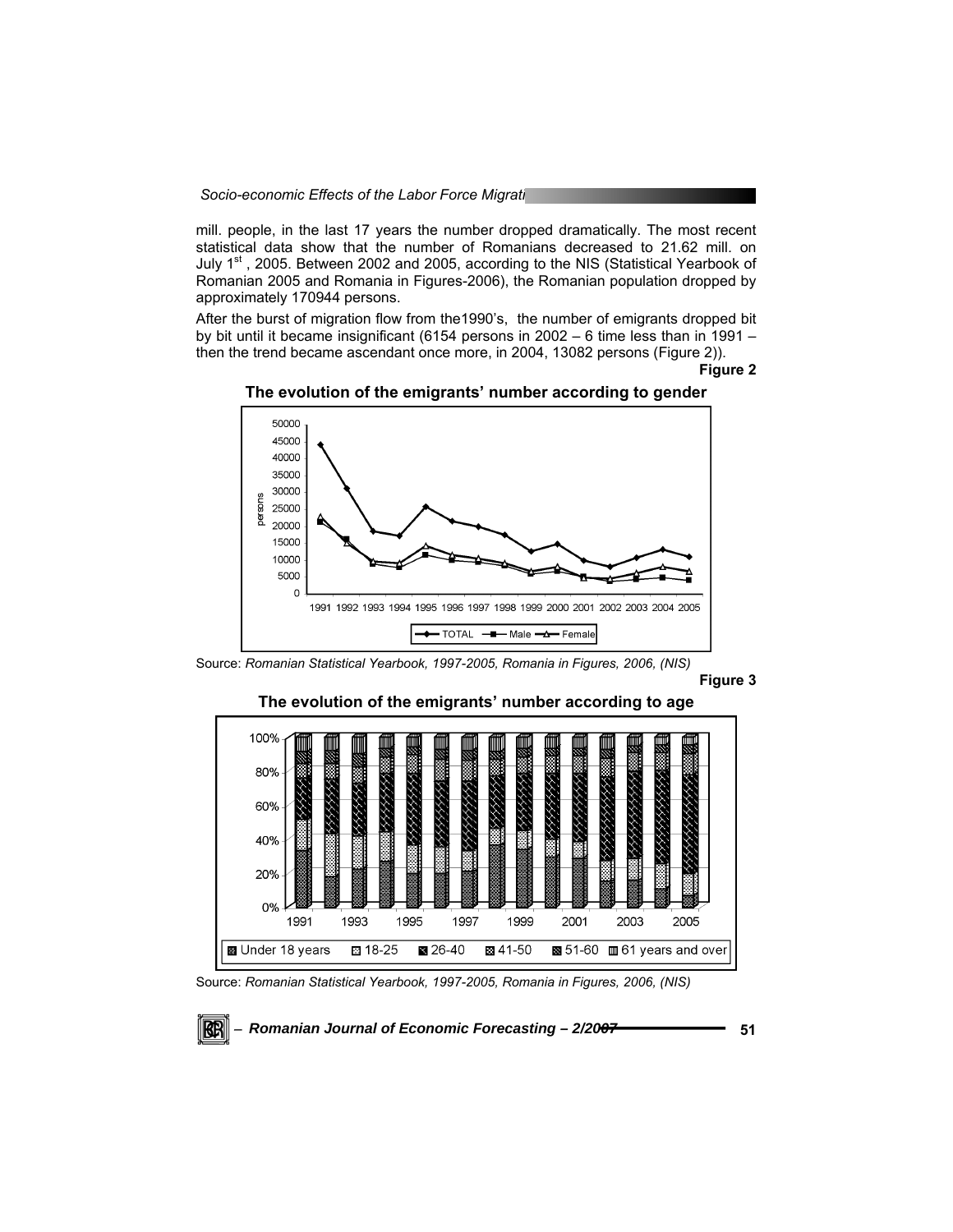Most of the persons that emigrated were from the category able to work, mostly young people and young families, migrations in this period having an economic motivation (Figure 3). Also, it is important the number of ethnic minorities who left the country in this period (Germans 16.13%, of which 0.85% in 2005 and Hungarians 11.13%, of which 4.2% in 2005), see Figure 4.

#### **Figure 4**





Source: *Romanian Statistical Yearbook, 1997-2005, Romania in Figures, 2006, (NIS)* 

According to the WIO, a characteristic of the Romanian is the fact that they have, on short term, a high tendency to travel in order to find a workplace. Also, the Romanian have the highest tendency to migrate for medium and long periods of time (a few years) as compared to other countries from Central and Eastern Europe. But, this thing has repercussions over some national economy sectors, in which the lack of workforce is felt. For example, in constructions, one of the most affected by the labour migration and by the lack of trained personal, like carpenters, reinforced steelconcrete workers; the data from NIS show that the value of constructions increases year by year, and an important part is held by the new constructions. Furthermore, in January 2006 (in principal a no activity season in constructions), the value of urban equipment rose by almost 20% in comparison to the same month of 2005. These figures prove the constructions growth, but also the request for a specific workforce. Around 200,000 Romanian construction workers found a comfortable workplace in Spain and Italy, paid with 800-1000 euros, several times more than in Romania. In 2006, the number of persons working abroad legally, was above 2 mill., or more than

**52** *Romanian Journal of Economic Forecasting – 2/2007* <sup>−</sup>

KB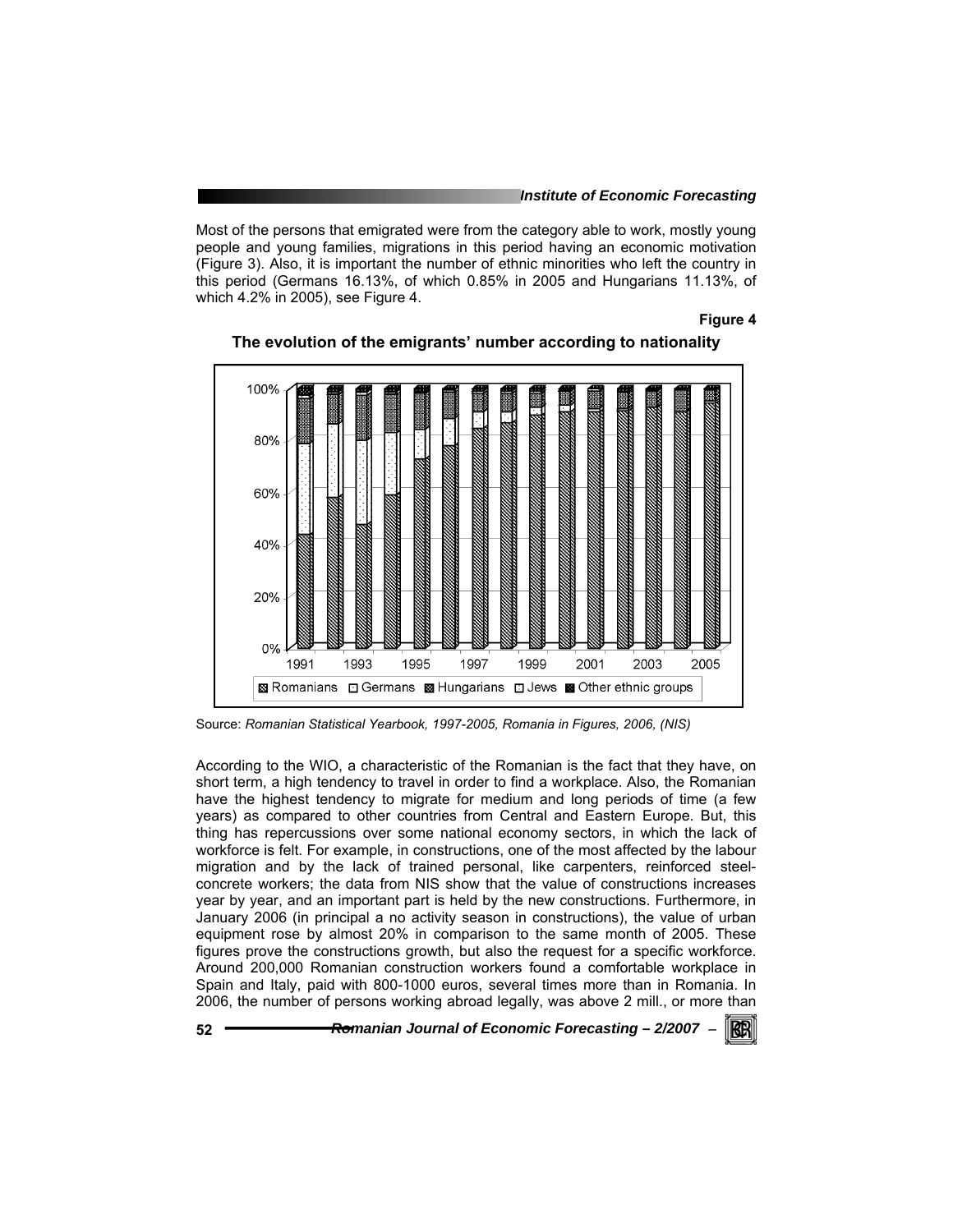half of the workforce still in Romania – around 4.5 mill. persons. This number is higher if one adds the illegal workers, exceeding 1 mill. Among them, 30% are working in constructions and forestry and 40% in textiles and clothing industries.

Joining the EU implies for Romania that most of the commercial barriers, direct foreign investments and other forms of capital movement are eliminated. Because free movement of workers is one of the four fundamental freedoms (movement of goods, services, capital and workforce) stipulated in juridical EU papers, joining the EU will lead to a fundamental transformation of the migration regime of the Romanian citizens to EU members states (freedom of work, right of residences, equal treatment).

The analysis of the migration flows effects on Romania in the context of EU enlargement means to have all the economic dimensions of an EU member and that should be done in an analysis about general equilibrium, which contains the freedom of trade, workforce and capital flows.

In the context of the enlargement, the migration from Romania represents a sensitive subject, being, next to trade and capital, the most important mechanism of the European integration.

Migration/emigration from Romania will have effects on national economy both on short, medium and long term:

- On *short and medium term*, the emigration will affect:
	- i) the availability of workforce and thus will influence the wages and employment;
	- ii) the workforce market through the modification of distribution at regional and sector level of workforce and the relativity of production distribution;
	- iii) the money transfers of the Romanian migrants towards the country will influence their origin regions;
	- iv) the decrease in the financial contributions, because of the decrease in the number of persons from a community and the existence of some effects at the public transfer level;
	- v) possible modification in population structure and the alteration of exchange terms because of workforce availability in Romania.
- On *long term* the emigration effects on the Romanian economy are difficult to anticipate: from a neo-classical point of view, the migration can be considered just to be an instrument which contributes to a convergence of the integrated economies. On the other hand, migration can be considered as a phenomenon which leads to an increase in development and growth among countries, in the way that the less developed location will lose many production factors.

If the EU countries continue to attract human capital from Romania, then their economies will evolve faster, and the Romanian economy will lag behind. As a conclusion, on long term the EU's and the Romania's economic growth will have different configuration.

The economic growth of Romania in post-integration phase and receiving the title of "UE member" will be influenced by migration flows through exits of human capital, due to the emigration of the highly trained people (*brain migration*) and returning financial

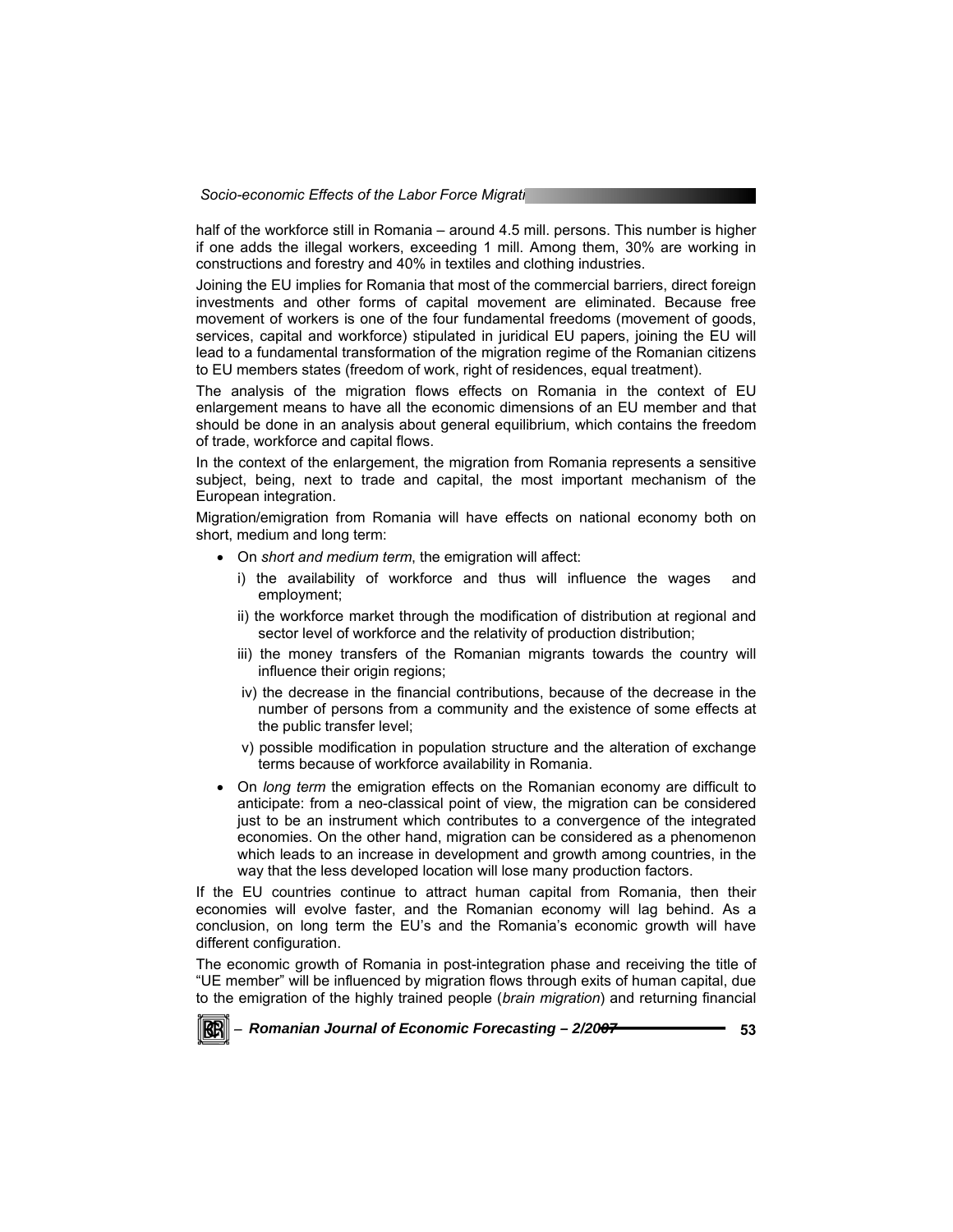flow associated with migration, which means the amounts sent in Romania by the emigrants.

Regarding the *brain migration*, the analysis, conducted on the basis of data from the European Inquiry on Labor Force and Eurostat, indicates the existence of this phenomenon, but at a small level – less then 0.6%. In the context of the Romanian accession to the EU and of free movement, it is possible that the dimension of migration flows increase. Taking into account the paper of Robert E. Luca (1998), where education is considered as a determinant factor of the economic growth on long term, the emigration of highly professional skilled persons – brain migration – has a negative impact on the origin country.

In the post-accession period it is expected that the number of people working abroad will increase, with the condition that EU states to promote an openness policy. The most member countries had promoted or would promote, probably, a selective policy, favorable to two categories of labor force: specialists, with highly qualifications and workers who would accept uncomely jobs, already refused by local labor force.

Due to the brain migration, it is not excluded that the professional level of the local labor force become inferior to the expected one. This situation caused the diminution in creative and productive potential at the national level. Thus, the Romanian capacity to reduce the productivity, competitiveness and income lag as against EU countries is negatively influenced. The external labor migration has a positive effect on destination country, both directly (through the contribution of foreign workers) and indirectly (through the income taxes paid to the host country). Also, this determines a decrease in the national production in the origin country. In Van der Putten (2002) paper is shown that, in the context of Romania's accession to the European structures, the production decrease might be higher than 3%.

At the 5<sup>th</sup> Congress of the General Association of Romanian Economists (AGER), on  $2^{nd}$  July, 2006, it had been pointed out that the percentage of the Romanian public expenditures regarding education was 3.9% of GDP, a level smaller than the average of 5.4% in the EU27 countries. The migration of Romanian brains, where the wages are 50% higher, generates high risks for performance and competitiveness. A special attention should be paid to intellectuals with high education, who benefit in western countries of more opportunities for professional success (researchers, physicians, professors, etc.) Their international experience could be a major opportunity for Romania's economic-social development, only if this productive and creative potential is used for the country's benefit. Otherwise, Romania loses the investment in the people's education who immigrate, and destination countries benefit of human resource already qualified and competent.

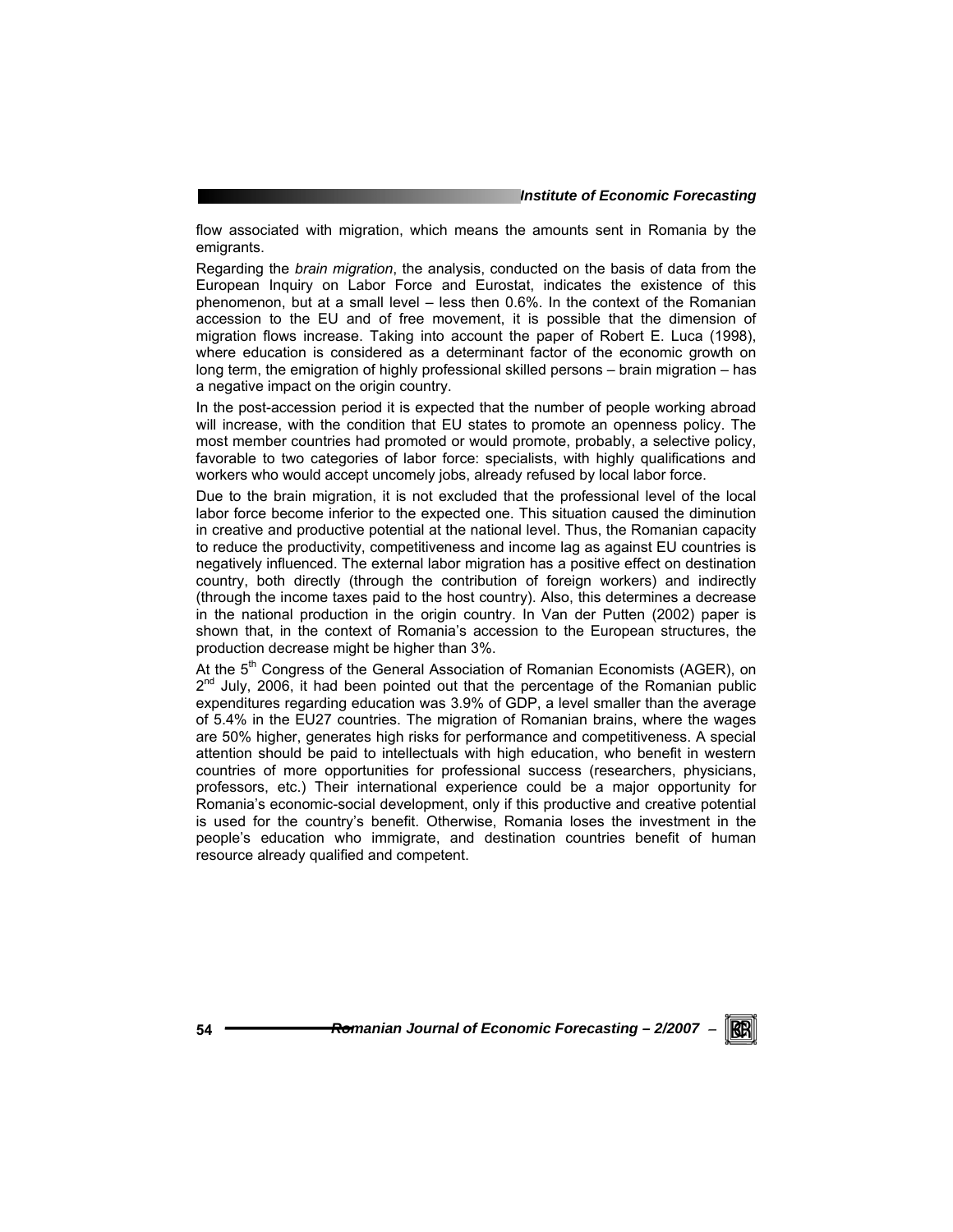*Socio-economic Effects of the Labor Force Migrati***on** 

## **Selective bibliography**

- Agell J., "On the determinants of labour market institutions: Rent seeking vs. social insurance*"*, *German Economic Review*, 3(2), 2002.
- Annekatrin Niebuhr and Silvia Stiller, *Integration and Labour Markets in European Border Regions,* HWWA Discussion Paper, 284, Hamburg Institute of International Economics, 2004.
- Constantin, Daniela Luminiţa (Coord.): *Fenomenul migraţionist din perspectiva aderării la UE* (The migration phenomenon from the UE point of view), *Impact study No 5 al pre-joining to UE*, European Institute of Romania, Bucharest 2004.
- Domingues Dos Santos, M. and F. Postel-Vinay, "Migration as a Source of Growth: The Perspective of a Developing Country", *Journal of Population Economics*, 16(1), 161-75, 2003.
- Faini, Riccardo, "Development, Trade, and Migration," *Revue d'Économie et du Développement*, Proceedings of the ABCDE Europe Conference, 1– 2, pp. 85–116, 2002.
- Gheţău Vasile, *Populaţie şi societate* (*Population and society)*, Bucharest, Editura Expert, 2000.
- Krieger, H., *Migration trends in an enlarged Europe*, European Foundation for the Improvement of Living and Working Condition, 2004.
- Luigi, B., "Migration and Wage Flexibility*"*, *Quarderni*, No.285, Marzo, 2000.
- Matloob P., & Vickerman R., "Immigration, Labor Mobility and EU Enlargement", Project *Borders, Migration and Labour Market Dynamics in a Changing Europe*, financed by the UK Economic and Social Research Council, Grant No L213252042, 2002.
- Nicolae M., Albu L., Pană C., *Modele ale mobilităţii persoanelor şi ale forţei de muncă* - volumul "Migrația forței de muncă și dezvoltarea durabilă a României. Abordări teoretico-metodologice. Sisteme de indicatori şi modele de analiză, Editura Expert, Bucureşti, 2005, (Models of people mobility and labor force) – in *Workforce migration and durable development of Romania. Theoretical-methodological approaches. Indicators systems amd models for analysis*, Expert Editure, Bucharest, 2005.
- Pelkmans, J., *European integration. Economic methods and economic analysis*, European Institute of Romania, Bucharest, 2003.
- Raines P., "The impact of European integration on the development of national labor markets", *Employment Paper 1*, Employment Sector, International Labor Office, Geneva, Switzerland, 2000.
- Thomas Krichel and Paul Levine, *The Economic Impact of Labor Mobility in an Enlarged European Union,* CEPR, October 13, 2002.
- Van Der Gaag N. and Van Wissen L., *Determinants of the subnational distribution of emigration*, Royal Dutch Geographical Society KNAG, 2001.
- Yaisb, M., "The Consequences of Immigration for Social Mobility: The Experience of Israel", *European Sociological Review*, Vol 18, No.4, 449-471, 2000.